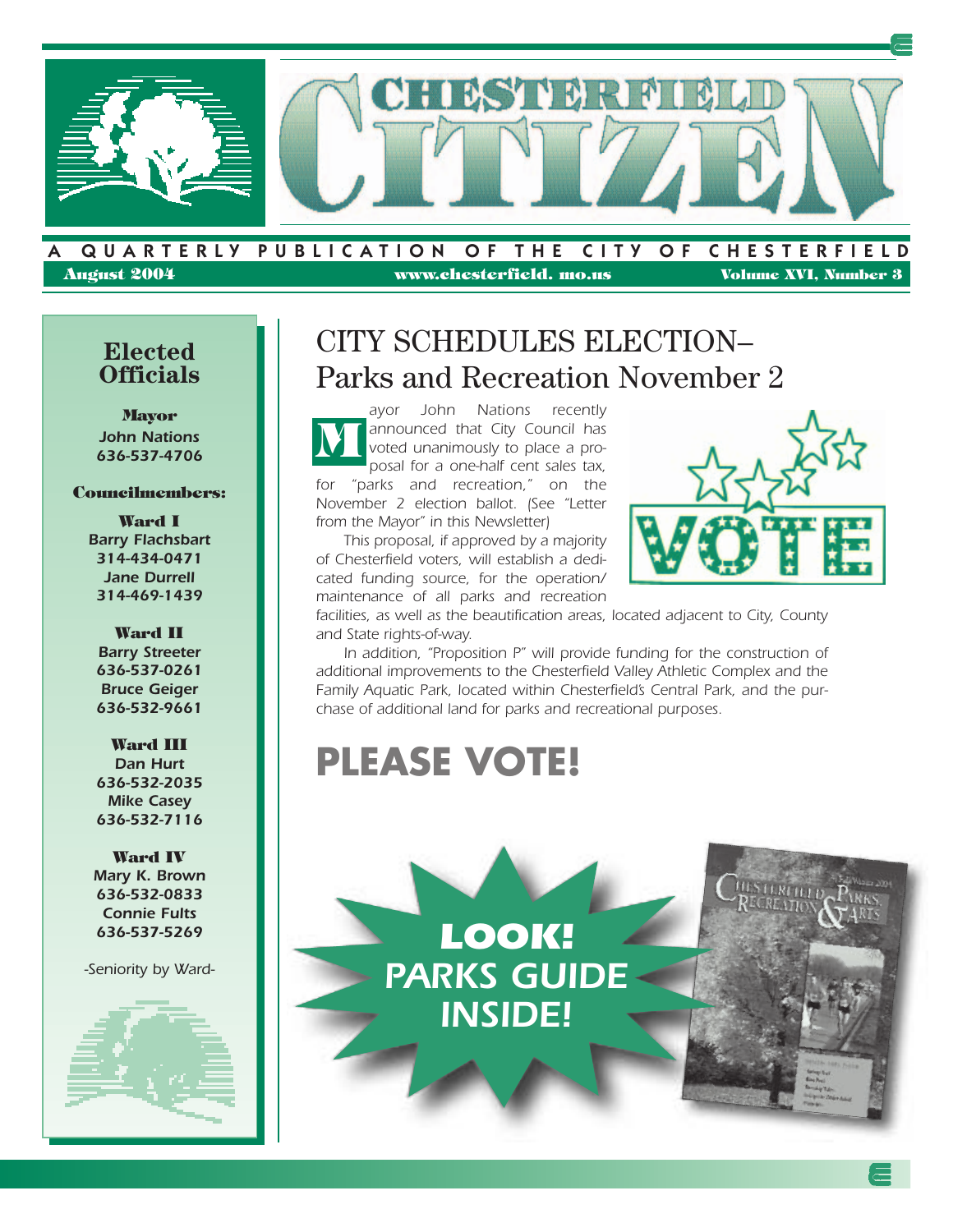## **From the Mayor**

# **Proposition P~ November 2004**

*n the previous issue of the Citizen Newsletter in June, I wrote to you about the status of Parks and Recreation facilities and programs as well as provided some thoughts on current efforts to meet the rising demand for such services. It is clear from the many telephone calls, e-mails, and inquiries I received in response to that column that there is a strong interest in these issues from all parts of our community. MANY THANKS to all of you who have shared your thoughts with me and the members of the City Council. It is certainly inspiring to know so many of our citizens care so deeply about the future of our community. With your strong input, we have formulated a proposal that has strong and unanimous support of the City Council and me. This proposal will be on the ballot in November and will be known as Proposition P.* **I**

*Proposition P provides for a sales tax in the amount of one-half of one cent for the purpose of providing funding for local parks. All of the money collected by this sales tax would be used exclusively for Parks and Recreation programs in the City of Chesterfield. One-half of the money collected would be used for ongoing operation and maintenance of the parks system because, unlike so many other cities, Chesterfield has no dedicated funding source for these programs and facilities. The other one-half of the money collected would be used to improve existing facilities as well as to acquire targeted greenspace in the neighborhoods. Improvements to existing facilities will include the construction of additional baseball, soccer, football, and multi-purpose fields at the Chesterfield Valley Athletic Complex (CVAC), improvements to the swimming pool at Central City Park, and the completion of the trail and sidewalk system throughout the City.*

*Providing positive recreational opportunities for all ages and abilities has been a priority since the City was founded in 1988. We now have more than 2,000 children participating in our community baseball and soccer programs, but we do not have the fields to sufficiently accommodate the games and the practice times which they require, which frustrates the players, their parents, the coordinators, and the coaches who volunteer so much of their time to these important community programs. A recent comprehensive survey showed that the people of Chesterfield support the construction of the long planned trail and side-* *walk system, but we have not had the financial resources to accomplish this important addition to our community. That same survey also showed that people would like their City to look for opportunities to preserve remaining greenspace for use as neighborhood parks; but, again, your City has not had the financial resources to pursue these goals. Proposition P would provide many of the resources necessary to pursue and achieve these goals.*

### *Proposition P is a quality of life issue that is worthy of your careful consideration.*

*The logical question to ask is, "Why doesn't the City have the money to do these things?" People see all of the development around town and naturally assume that means additional tax money for the City. In fact, your City government does not benefit financially from development the way many people naturally assume. Chesterfield is required by State law to be a "Pool City" with regard to sales taxes, which means that the general revenue sales taxes paid on purchases in Chesterfield go into the St. Louis County Sales Tax Pool, which is divided among the Pool Cities on the basis of population. Your City government does not benefit financially from the general revenue sales tax from the retail sales in Chesterfield any more than the other cities in the Sales Tax Pool. Consequently, even though retail sales in Chesterfield have been very strong, the revenue that Chesterfield receives through the general revenue sales tax has been essentially flat over the past three years, which has severely impacted the City budget. By contrast, all of the money collected by Proposition P would be used exclusively for parks and recreation programs in the City of Chesterfield. Finally, although we all pay substantial real property taxes, less than one percent (1%) of our real property taxes goes to City government, and the portion that does is dedicated to a bond issue from the 1990's and cannot be used for any other purpose. Many people are stunned to hear that Chesterfield, unlike so many other cities, does not have a general revenue property tax to support its operations.*

*I admit plainly that of all the things I*

*have accomplished and all the things I still hope to accomplish as your Mayor, asking you to pay more of your money for your City operations was something I frankly hoped*



*would be unnecessary. But given the financial constraints, you should realize that your City simply will not be able to maintain its current level of services across the entire spectrum of our operations if the voters do not approve this additional funding source. This year, as has been true the past two years, we are using money from Fund Reserves to maintain service levels to you, which means expenses are currently exceeding revenues. Given the high level of the Fund Reserves (which is about 60% of annual expenditures), I could not justify reducing service levels at this time. However, using Fund Reserves is not a long-term solution. The portion of Proposition P which would fund the ongoing operation and maintenance of the Parks system would alone provide enough revenue to stop the drain on Fund Reserves, while the portion dedicated to improving existing parks and purchasing additional greenspace would enhance the Parks system and increase the number of people of all ages and abilities to participate in and enjoy these programs and facilities.*

*If Proposition P does not pass in November, your City will not be able to continue its current levels of service and all aspects of our operations will be impacted. Before the City Council and I are forced to reduce service levels to you, however, I feel it is extremely important for you to have the opportunity to decide what type of government you want your city to have, what type of services you want it to deliver, and what type of community you want Chesterfield to be. This is the reason why so many of your fellow citizens as well as your City Council and I have worked diligently over the past year to formulate a proposal on which there is nearly unparalleled consensus and support.* 

*If you have any questions or comments about this or anything else happening around town, I will, as always, be glad to hear from you.*

flowmarfalany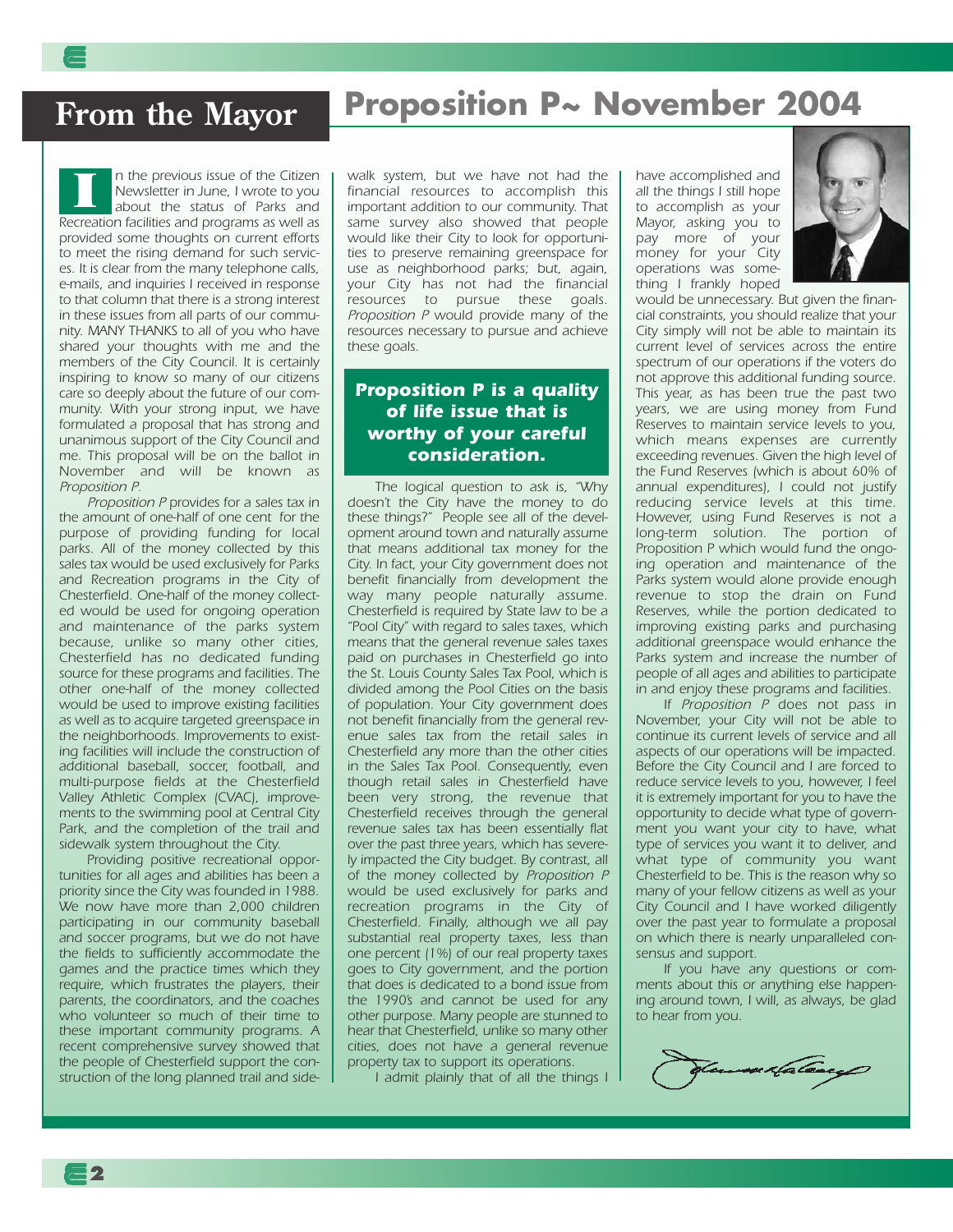# Chesterfield Arts CALENDAR OF EVENTS

*Chesterfield Arts has an exciting line up of exhibits and performances this fall. For a full schedule listing, please visit their website www.chesterfieldarts.org or call (636) 519-1955 for more information.*

#### *EXHIBITIONS: Group Show*

## *Sept. 3 – Oct. 24*

*A selection of works by artists represented by Atrium Gallery, Duane Reed Gallery and Mad Art Gallery of St. Louis.Public reception: Sept. 17, 6-9 p.m.* 

#### *Chinese Artists in Academia*

#### *Nov. 5 – Jan. 2 FREE*

*A rare selection of artwork by regional and national Asian art instructors from across the United States. Display in coordination with Art St. Louis. Public reception: Nov. 5, 6-9 p.m.* 

## *PERFORMANCES:*

### *Grupo Atlantico*

*Sept. 4 - 3 p.m. FREE!*

*Art's Alive! presents dance, music and culture of the Caribbean. Westfield Shoppingtown–Chesterfield* 

#### *Music at Bonhomme*

#### *Sept 26 - 5 p.m. \$3 donation*

*Concert featuring Laura Medendorp, soprano of the St. Louis Symphony Chorus and guest artists performing works by Vivaldi, Bach and Handel. Bonhomme Presbyterian Church, 14820 Conway Rd.*

#### *Opus Ensemble*

#### *Oct 8 - 7 p.m. Tickets: \$3/child*

*A family performance of the children's classic tale of Peter and the Wolf, as told through story and music. Call (636) 519-1955 for ticket information. Chesterfield YMCA Community Theater*

### *Alexandra Ballet and YMCA Youth Orchestra*

#### *Nov 19 - 7 p.m. FREE*

*Art's Alive! presents a holiday favorite featuring a youth concert and scenes from the Nutcracker Ballet. Westfield Shoppingtown Chesterfield*

### *Bach Society*

*Dec 4 - 7 p.m. \$3 donation at door Music at Bonhomme Concert Series featuring a signature holiday concert. Bonhomme Presbyterian Church, 14820 Conway Rd.*

## Something for Everyone at Chesterfield Arts

*hesterfield Arts has been busy offering all kinds of exhibits, classes, performances and special events for the community to enjoy. "We are so excited to be in our new location near the Mall," says Stacey Morse, Executive Director. "We already provide a wide range of great programs for our residents to enjoy and now we can also offer new and changing classes throughout the year as well."* **C**

*This Fall will be full of great ways to get involved in the arts. COCA and Craft Alliance will be teaching classes at Chesterfield Arts, as well as many other talented instructors from the region. Classes will range from drawing and painting to more unique experiences in mosaics, stained glass, maskmaking and polymer clay creations.* 

*For a full listing of classes visit their website www.chesterfieldarts.org. Or better yet, stop by the gallery to check it out for yourself. Chesterfield Arts is located in the 444 Chesterfield Center building across from Westfield Shoppingtown– Chesterfield.*

### ■ ■ ■ ■ ■ ■ ■ ■ ■ ■ ■ ■

## St. Louis County Fair and Air Show Features the U.S. Navy Blue Angels

*he 13th annual St. Louis County Fair and Air Show will be held September 3–6 on the fairgrounds at Spirit of St. Louis Airport.* **T**

### *Dates and Times*

*Monday, Sept. 6 10 a.m. – 6 p.m.*

*Friday, Sept. 3 5 p.m. – 10 p.m. (free admission) Saturday, Sept. 4 10 a.m. – 10 p.m. Sunday, Sept. 5 10 a.m. – 10 p.m.*

*All fair proceeds are donated to benefit the Children's Miracle Network. To date the fair has donated \$1.2 million to CMN. Hospitals use this money to help provide cutting edge medical care to children.*



**7**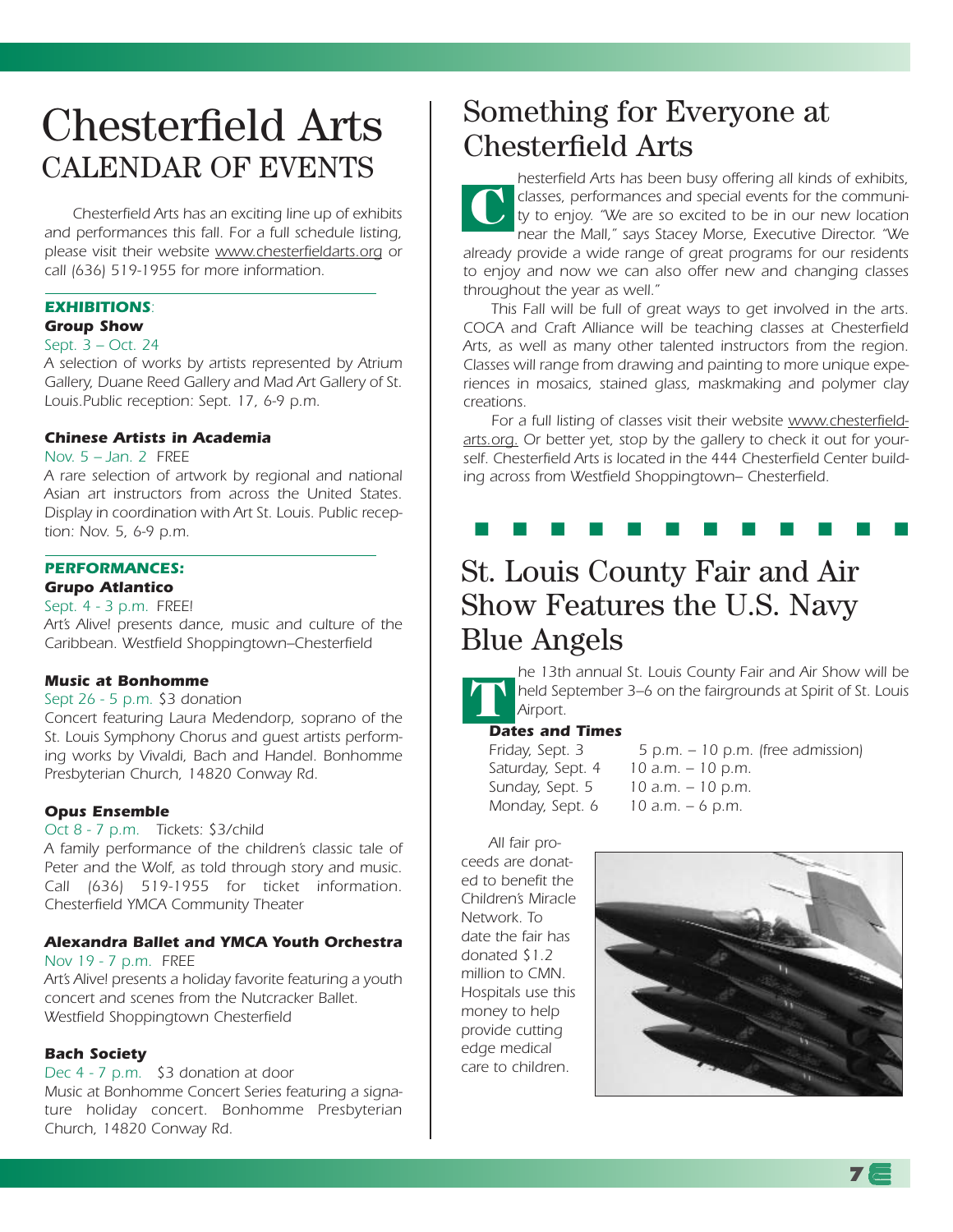## Eighth America/Missouri/ Chesterfield Recycles Day

*Pledge your commitment every Nov. 15 to recycling or buy recycled-content products. Communities across the country in all 50 states celebrate this day. You can learn more about this day at www.americarecyclesday.org*



# November/December RECYCLE DRIVE



*he next Recycle Drive for families and businesses will be held from Oct. 30 - Nov. 7 at Dierbergs Market Place and Schnucks Hilltown Village Center for magazines, catalogs, cardboard, chipboard, and textiles only.* **T**

*From Nov. 20 - Dec. 31 all telephone books can be recycled at City Hall, in the back parking lot and at Barron Communications in the Valley, 253 Chesterfield Industrial Boulevard.*

*Recycling guidelines can be found at the City's Website or at City Hall. Please follow these guidelines to avoid contamination!*

## Household Hazardous Chemical Collections

*or information on hazardous chemical collections during the months of October/November, please call St. Louis County Department of Health-Waste Management Branch Hotline at (314) 286-9200, or use their website at www.stlouisco.com/doh/environ/recycler/wa ste\_mg.html after Labor Day.*  **F**

### ■ ■ ■ ■ ■ ■ ■ ■

## Start Saving Now…

*hose old athletic shoes to be recycled on Saturday, April 30, 2005! This recycling opportunity will accept used athletic footwear, any brand, without metal parts (ie cleats, spikes, eyelets, etc.) Details will follow in future issues of the citizen newsletter.* **T**

#### New Businesses ■ ■ ■ ■ ■ ■ ■ ■ ■ ■ ■ ■ ■ ■ ■ ■ ■

*The following businesses are new in town since our last publication:*

*Advanced Technology International 400 Chesterfield Center, Ste. 400*

*Artworks Design, Inc. 16100 Chesterfield Pkwy, Ste. 215*

*Bankers Life & Casualty Co. 15450 S. Outer Forty Rd.*

*Broniec Associates, Inc. 1819 Clarkson Rd., Ste. 202*

*Chesterfield Motorsports 148 Chesterfield Industrial Blvd., Ste. E*

*Contract Installation Services 722 Goddard Ave.*

*Dillon International, Inc. One First Missouri Center, Ste. 115*

*Enhance Rehabilitation 753 Goddard Ave.*

**6**

*Freescale Semiconductor, Inc. 16141 Swingley Ridge* 

*Galleria Toscana 125 Chesterfield Towne Center* *Global Image, Inc. 14567 N. Outer Forty Rd., Ste. 450*

*Guarantee Insurance Company 15450 S. Outer Forty Rd., Ste. 135*

*Key Financial Corporation 16647 Chesterfield Grove Rd., Ste. 170C*

*Lovely Nails Salon 12 Clarkson Wilson Center*

*Mastercuts #2417 23 Chesterfield Mall*

*Meridian Project Management LLC 14755 N. Outer Forty Rd., Ste. 518*

*Midway Delivery Services 722 Goddard Ave.*

*Nikco Sports 516 Trade Center Blvd.*

*Quizno's Subs 14817 Clayton Rd.*

*Serena Software 17295 Chesterfield Airport Rd.* *SGO Designer Glass 732 Crown Industrial Ct., Ste. P*

*The Maytag Store 17233 Chesterfield Airport Rd.*

*Toy Tyme 17245 Chesterfield Airport Rd.*

*Veritas Gateway to Food and Wine 1722 Clarkson Rd.*

*Zee Medical, Inc. 757 Spirit of St. Louis Blvd.*

*All businesses located in the City of Chesterfield are required to obtain a business license. Businesses who have not done so should contact the Finance and Administration Department at (636) 537-4714.*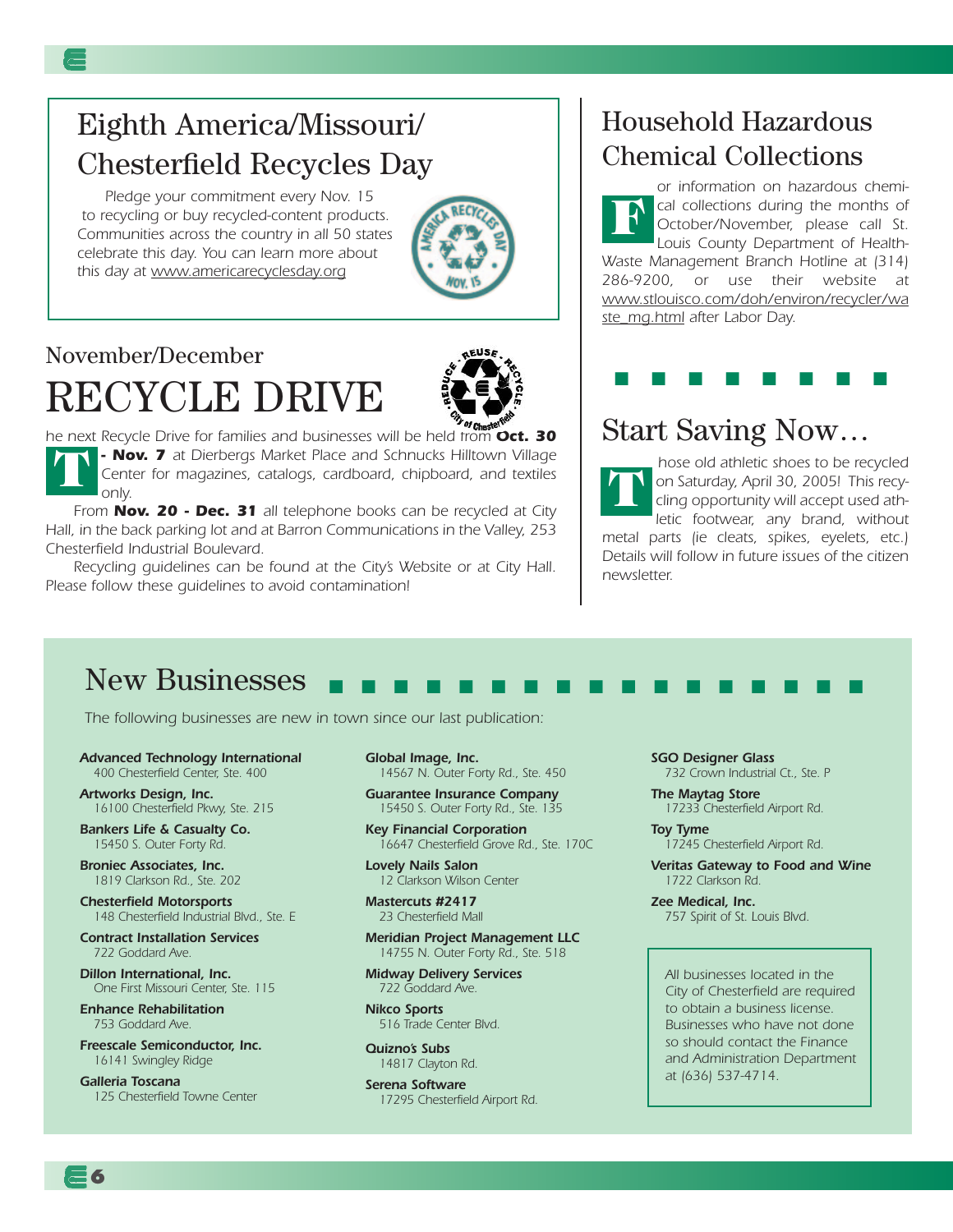# **City Council Actions**

### *ORDINANCES* ■ ■ ■ ■ ■

*Executes an agreement with the Missouri Highways and Transportation Commission for an Enhancement Fund program regarding the construction of the "Pathway on the Parkway" project (Ordinance No. 2073, March 15, 2004)*

### *APPOINTMENTS* ■ ■ ■ ■ ■

*Matt Adams appointed to the Architectural Review Board.*

*Dru Thomas appointed to the Board of Adjustment.*

*Marilyn Donovan, Dianne Eifler, Kay Folsom, Joan Schmelig and Tina Worth re-appointed to the Chesterfield Beautification Committee.*

#### *Glenn Borgard and Rodney Falgout re-appointed to the*

*Chesterfield Community Development Corporation Board.*

*Remo Fascia re-appointed to the Citizens Committee for the Environment.*

#### *Carol Broemmer, Steve Domahidy, Clifford Frazier, Christina and Robert Landram, Dan Rothwell and Arland Stemme re-appointed to the Historical*

*Commission.*

*Barry Gross re-appointed to the MIS Citizens Advisory Committee.*

*Jack Gillum appointed to the Public Works Citizens Advisory Group.*

### *PROCLAMATIONS* ■ ■ ■ ■

*Chesterfield Kiwanis Club for hosting the 16th Annual Civic Prayer Breakfast.* 

*Chesterfield Lions Club in celebration of their 50th Anniversary.* 

*Brooking Park for acknowledging "Homes for the Aging Week".*

*continued on page 4*

## Beautification Commission Announces 2004 Beautification Award Winners!

*he City of Chesterfield's Beautification Committee is proud to announce the 2004 Beautification Award winners. All winners were chosen based on criteria out-*

*lined by the fourteen member volunteer Committee. The focus of the Committee is to preserve and enhance the natural beauty of rights-ofway through landscaping and the planting of trees, shrubs and greenery. The Beautification Awards are a way of recognizing those residen-***T**

*tial and commercial developments that best exemplify the goals of the Beautification Committee.*

*Awards were given in the following categories:*

#### *Subdivisions:*

*Countryside Scarborough Spyglass Summit*

*Small Business: Annie Gunn's Bank Midwest Waterways Car Wash*

#### *Large Business:*

*Baxter Crossings Apartments City of Chesterfield City Hall Westmont Apartments*



Water Features at City Hall

### ■ ■ ■ ■ ■ ■ ■ ■ ■ ■ ■ ■ ■ ■ ■

## 2004 Special Olympics Plane Pull/Family Fun Festival

*issouri Law Enforcement will host this annual event beginning at 9 a.m., Saturday, Oct. 9 at the St. Louis County Fairgrounds, located at 180 N. Eatherton Rd. Team Registration (for the first 5 teams) will start at 9 a.m. This event is sponsored by USA Jet, 92.3 WIL, Shop 'n Save, St. Louis Family Church and Six Flags – St. Louis. ENTRY FEE: \$1,000 donation (per team) to Special Olympics Missouri.* **M**

*Additional information and registration form can be obtained by contacting the Special Olympics Missouri – Plane Pull, c/o Chesterfield Police Dept., Attention: Captain Burnley, or the City's website www.chesterfield.mo.us*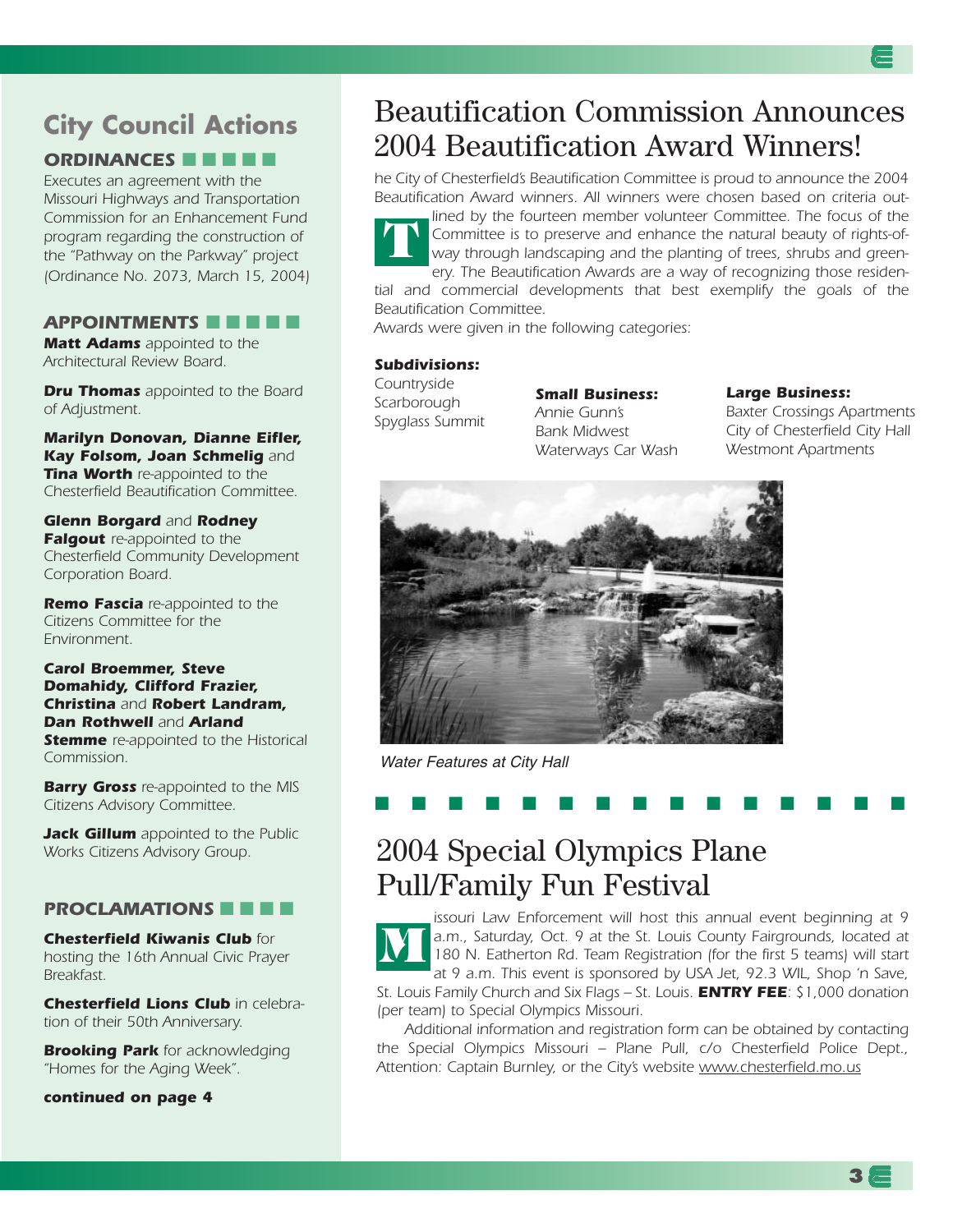## AARP 55 Alive Program

*he Police Department is proud to announce a cooperative effort with AARP in providing the "55 Alive" driver safety program. AARP "55 Alive" is the nation's first and largest classroom driver improvement course. It provides a thorough review of the "rules of the road" with an emphasis on defensive driving practices. The eight-hour course is taught in two, fourhour sessions spanning two days. There are no tests, but a minimal student fee is charged. Graduates may also be eligible to receive a discount from their auto insurance carrier.* **T**

*The driving course will be held at City Hall from 9 a.m. - 1 p.m. on Monday, Oct. 18 and Tuesday, Oct, 19. Reservations are required.*

*For additional information or to register, contact Officer Mark Caswell at (636) 537-6769 or mcaswell@chesterfield.mo.us*

### ■ ■ ■ ■ ■ ■ ■ ■ ■ ■ ■ ■ ■ ■ ■

## Distinguished Budget Award Presentation

*he Government Finance Officers Association of the United States and Canada (GFOA) has awarded the Distinguished Budget Presentation Award to the City of Chesterfield for its 2004 annual budget. The Distinguished Budget Presentation Award is the highest form of recognition in governmental budgeting. Its attainment represents a significant achievement by management and elected officials of the City of Chesterfield. This award is the fourteenth consecutive Distinguished Budget Presentation Award for the City.* **T**

*In order to receive this award, the City had to submit its budget documents for review by a panel of independent budget experts. Using extensive criteria, the reviewers evaluate the effectiveness of the City's budget as a:*

- *A policy document*
- *A financial plan*
- *An operations guide*
- *A communications device Award-winning documents must be rated "proficient" in all four categories.*

■ ■ ■ ■ ■ ■ ■ ■ ■ ■ ■ ■ ■ ■ ■

## Citizen Police Academy

*he Chesterfield Police Department is currently accepting applications for the Citizen Police Academy. This program is an overview of the Police Department and its operation. The classes are on Thursday evenings from 7 – 9 p.m. and run for ten weeks. Deadline for registration is Sept. 10. The first class will be held on Sept. 22.*  **T**

*Applications and more information can be obtained via the City's web page or at the Police Department at City Hall.* 

#### **PROCLAMATIONS**

#### *continued from page 3*

*Highcroft Ridge Elementary, Green Trails Elementary, Incarnate Word, Linda Vista and Riverbend Elementary schools for participating in the Drug Abuse Resistance Education (D.A.R.E.) program.*

*Girl Scout Troop #111 Parkway Central High School, Girl Scout Troop #55 Bellerive Elementary School, Girl Scout Troop #4437 Ascension School and Boy Scout Troop #677 Ellisville United Methodist Church for participating in the flag ceremony at City Council meetings.*

#### *Daniel Foster, Daniel McCluskey*

*and Daniel Nied for having achieved the rank of Eagle Scout.*

*Logan College for celebrating 70 years in providing the highest quality of chiropractic education to young men and women throughout the state, the nation and the world.*

*St. Joseph Institute for the Deaf in celebration for serving as an international leader in auditory-oral education.*

*Whitney Weeks in celebration of having been crowned Miss Missouri and participating in the Miss USA Pageant in September.*

*Sydney Emmitt, Judy Forney and Linda Givens in gratitude and recognition for sharing their teaching talents with Chesterfield Day School.*

*Stepfamily Day in recognition for the invaluable contributions made by stepfamilies to American society.*

**4**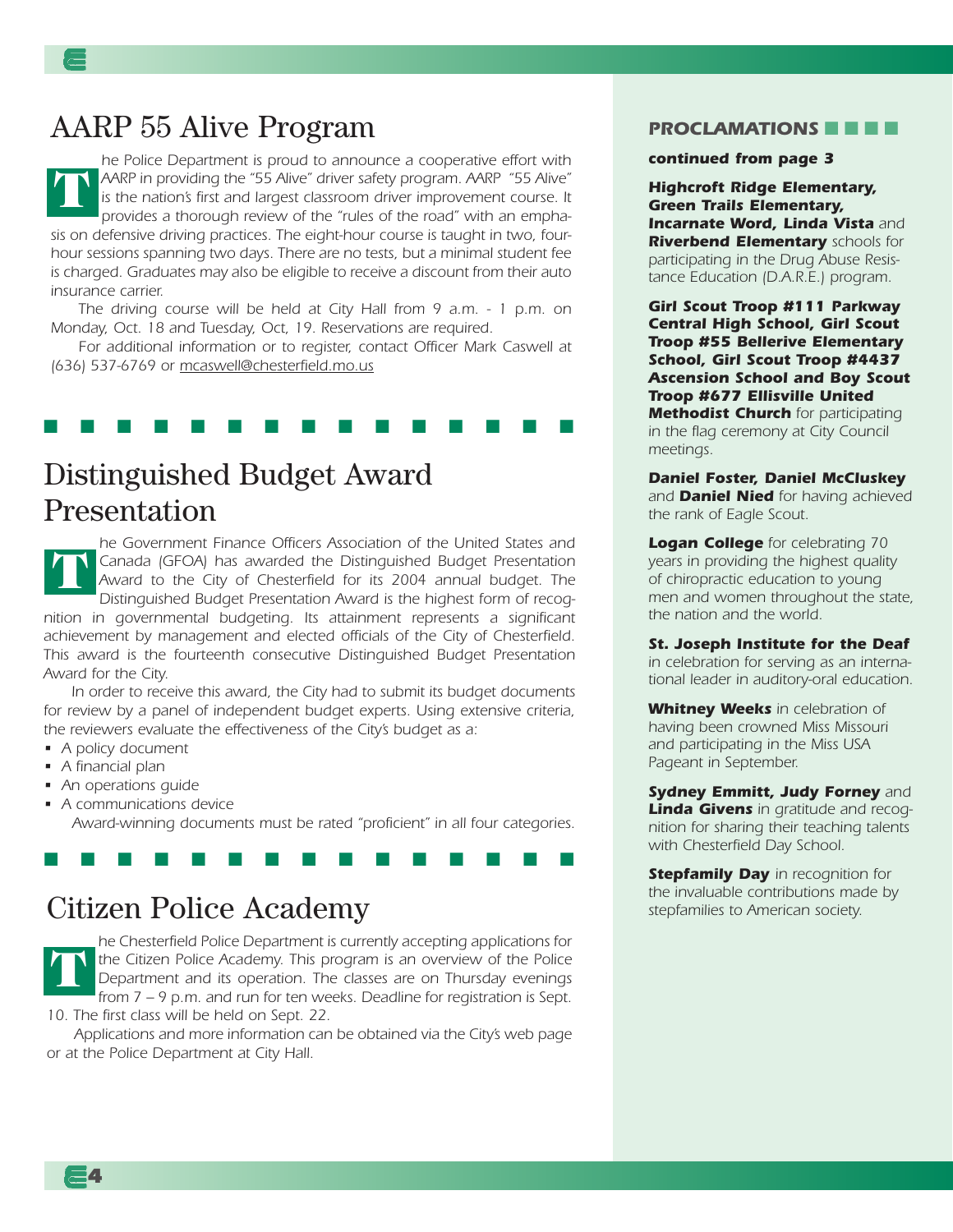#### *September*

- *6 Labor Day Holiday City Hall Closed*
- *8 City Council City Hall, 7 p.m.*
- *13 Planning Commission City Hall, 7 p.m.*
- *20 City Council City Hall, 7 p.m.*
- 27 Planning Commission<br>City Hall, 7 p.m.<br>25/ *27 Planning Commission City Hall, 7 p.m.*

#### *October*

- *4 City Council City Hall, 7 p.m.*
- *11 Planning Commission City Hall, 7 p.m.*
- *18 City Council City Hall, 7 p.m.*
- *25 Planning Commission City Hall, 7 p.m.*

#### *November*

- *1 City Council City Hall, 7 p.m.*
- *8 Planning Commission City Hall, 7 p.m.*
- *11 Veterans' Day Holiday City Hall Closed*
- *15 City Council City Hall, 7 p.m.*
- *22 Planning Commission City Hall, 7 p.m.*

*25/26 Thanksgiving Holidays City Hall Closed*

## Community Emergency Response Teams (CERT)

*ollowing a major disaster, first responders who provide fire and medical services may not be able to meet the demand for emergency services for the first 72 hours of the disaster. Serious problems such as communication failures, road blockages and significant numbers of injured victims may prevent people from accessing those emergency services they have come to expect at a moment's notice. People may have to rely on each other for help in order to meet their immediate life saving and life sustaining needs.*  **F**

*It has been proven many times that under disaster conditions, family members, fellow employees, and neighbors will spontaneously try to help each other. This was the case following the Mexico City earthquake where untrained, spontaneous volunteers saved 800 people. Sadly to say, over 100 untrained volunteers lost their lives while attempting to save others. This is a high price to pay and is preventable through training.*

*Starting Sept. 22, the Chesterfield Police Department and Monarch Fire Protection District will co-host another 24-hour Community Emergency Response Team (CERT) training program.* 

*The CERT program provides an effective first-responder capability with the aid of citizen involvement. Acting as individuals or in teams during a disaster, trained CERT volunteers can fan out within a particular neighborhood or business complex extinguishing small fires, performing light search and rescue and rendering basic first aid for disaster victims.*

*This is the sixth CERT training session in Chesterfield. The training will be held on Wednesday evenings 6 p.m.-10 p.m., Sept. 22 – Oct. 27. For further details or registration, contact Police Capt. Graham Burnley at (636)537-3000 or gburnley@chesterfield.mo.us Information is also available on the City's Web Site.*

## VIPS

### *Volunteers in Policing*

*The Chesterfield Police are looking for additional people to staff the VIPS ("Volunteers in Policing") program. This is an opportunity to be a law enforcement volunteer and a chance to give something back to the community.*

*VIPS is part of a national network of citizen volunteer organizations.*

*As a volunteer, you can assist the Police in preparing and protecting the community against crime, terrorism and disasters. VIPS' activities will not place volunteers in inappropriate enforcement or dangerous situations.*

*As a volunteer, you can assist the Police by helping with crime prevention, public safety programs, children's programs, staffing exhibits and numerous other community related programs*

*Any adult, 21 years or older, with no serious arrests or convictions, may apply. Residents of Chesterfield will be given first consideration. For a VIPS application, contact the Chesterfield Police Department at (636) 537-3000 or at City Hall.*

## **Police Department Hosts Law Enforcement Day**

*The Chesterfield Police Department will host the annual "Law Enforcement Day" at the Westfield Shoppingtown– Chesterfield, from 10 a.m.–3 p.m., Saturday, Oct. 16. The event will feature displays and vehicles from regional, local, state and federal law enforcement agencies.*

**5**